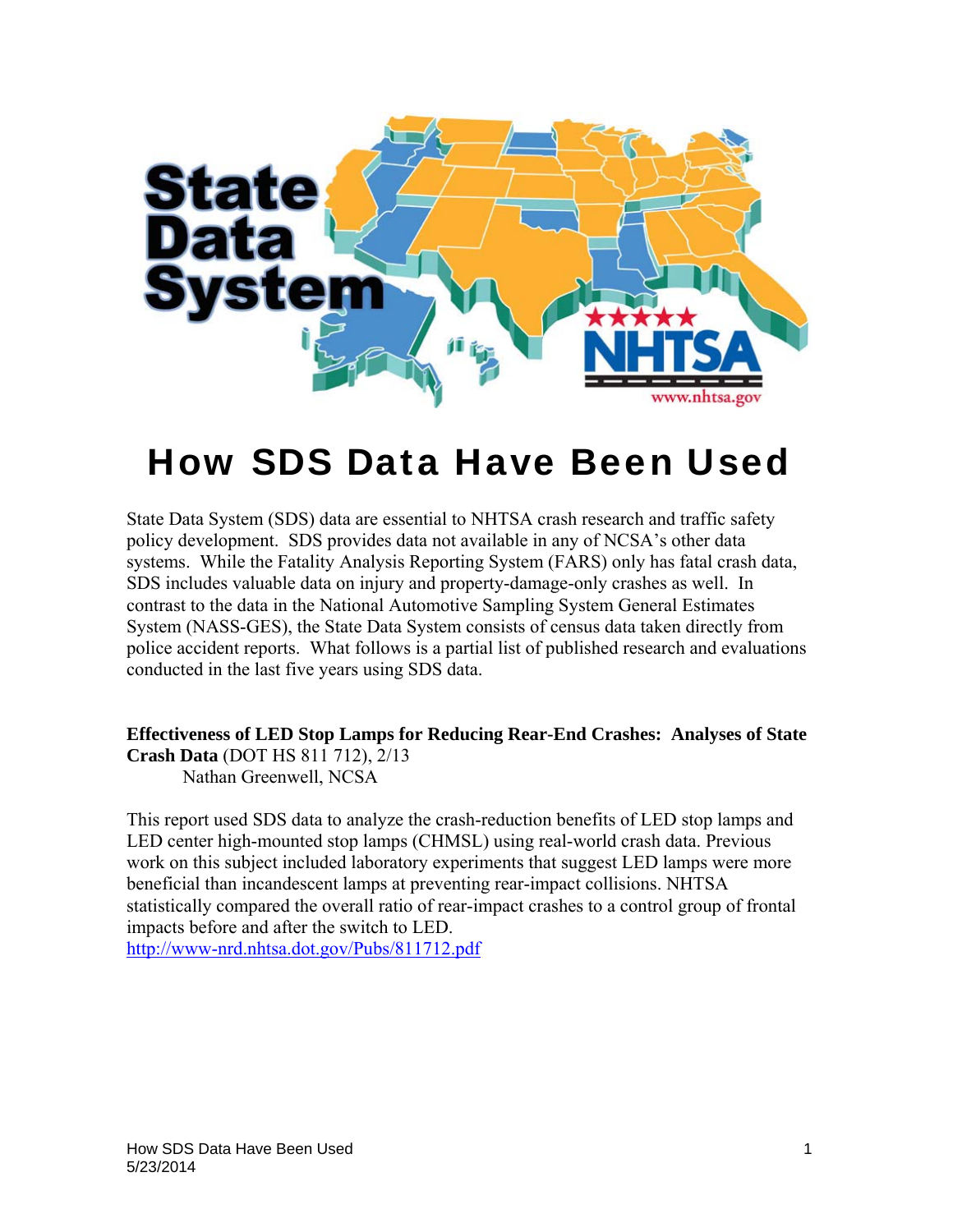# **Relationships Between Fatality Risk, Mass, and Footprint in Model Year 2000–2007**

Passenger Cars and LTVs – Final Report (DOT HS 811 665) 8/12

Charles J. Kahane, Ph.D., NCSA

Mass reduction while holding a vehicle's footprint (size) constant is a potential strategy for meeting footprint-based CAFE and GHG standards. An important corollary issue is the possible effect of mass reduction that maintains footprint on fatal crashes. One way to estimate these effects is statistical analyses of societal fatality rates per VMT, by vehicles' mass and footprint, for the current on-road vehicle fleet. Societal fatality rates include occupants of all vehicles in the crash as well as pedestrians. The analyses comprised MY 2000–2007 cars and LTVs in CY 2002–2008 crashes. Fatality rates were derived from FARS data, 13 State crash files, and registration and mileage data from R.L. Polk. http://www-nrd.nhtsa.dot.gov/Pubs/811339.pdf

# **The Effectiveness of Underride Guards for Heavy Trailers** (DOT HS 811 375), 10/10 Kirk Allen; Ph.D.; NCSA

This report is a statistical analysis of crash data aimed at determining the effectiveness of FMVSS-compliant underride guards at preventing fatalities and serious injuries in crashes where a passenger vehicle impacts the rear of a tractor-trailer. As part of the research, Florida crash files from NHTSA's State Data System were analyzed. The primary findings include the following: Data from Florida and North Carolina showed decreases in fatalities and serious injuries to passenger vehicle occupants when rear-ending a tractor-trailer subsequent to the implementation of FMVSS 223 and 224. In Florida, there is an observed 27 percent reduction in fatalities for trailers that should be equipped with FMVSScompliant underride guards and a 7 percent reduction in fatalities or serious injuries; however, neither reduction is statistically significant at the 0.05 level. http://www-nrd.nhtsa.dot.gov/Pubs/811375.pdf

#### **Booster Seat Effectiveness Estimates Based on CDS and State Data** (DOT HS 811 338) 07/10

Robert Sivinski, NCSA

Statistical analyses based on NASS CDS data from 1998-2008 and 17 combined years of State data from Kansas, Washington, and Nebraska estimate the effects of early graduation from child restraint seats to booster seats and of early graduation from booster seats to lap and shoulder belts. The principal findings are that among 3- and 4-year-olds there is evidence of increased risk of injury when restrained in booster seats rather than with the recommended child restraints. This increase depends on injury severity, and may be as large as 27 percent for non-disabling to fatal injuries. This effect may be more pronounced in the 3-year-olds, although sample sizes are too small to draw statistical conclusions. Among 4- to 8-year-olds there is strong evidence of reduced risk of injury when restrained by booster seats rather than lap and shoulder belts. The magnitude of this effect for the combined database is a 14 percent reduction in risk of any type of injury, but the effect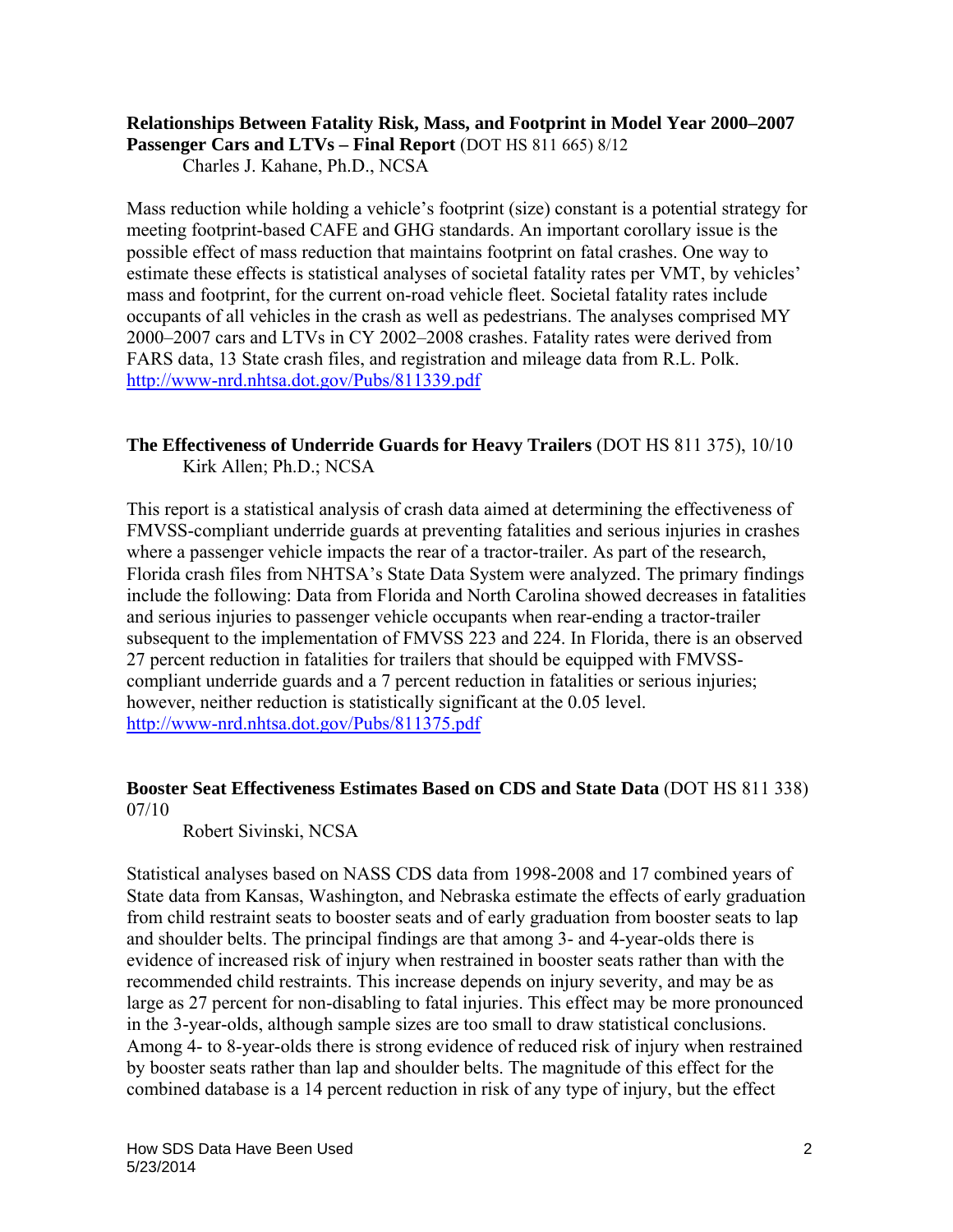varies depending on data source and injury severity. Estimates varied from no effect to a 45 percent reduction of MAIS ≥2 injuries based on CDS data. http://www-nrd.nhtsa.dot.gov/Pubs/811338.pdf

# **The Effectiveness of ABS in Heavy Truck Tractors and Trailers** (DOT HS 811 339) 07/10

Kirk Allen, NCSA

Federal Motor Vehicle Safety Standard No. 121 mandates antilock braking systems (ABS) on all new air-braked vehicles with a GVWR of 10,000 pounds or greater. ABS is required on tractors manufactured on or after March 1, 1997, and air-braked semi-trailers and single-unit trucks manufactured on or after March 1, 1998. The primary findings of this report are the following:

- The best estimate of a reduction by ABS on the tractor unit in all levels of policereported crashes for air-braked tractor-trailers is 3 percent. This is based on data from seven States and controls for the age of the tractor at the time of the crash. This represents a statistically significant 6-percent reduction in the crashes where ABS is assumed to be potentially influential, relative to a control group, of about the same number of crashes, where ABS is likely to be irrelevant.
- In fatal crashes, there is a non-significant 2-percent reduction in crash involvement, resulting from a 4-percent reduction in crashes where ABS should be potentially influential. The age of the tractor at the time of the crash is not important. Rather, external factors of urbanization, road speed, and ambient lighting are influential and are accounted for in the final estimate.
- Among the types of crashes that ABS influences, there is large reduction in jackknives, off-road over-turns, and at-fault involvements in collisions with other vehicles (except front-to-rear collisions). Counteracting are an increase in the number of involvements of hitting animals, pedestrians, or bicycles and, only in fatal crashes, rear-ending lead vehicles in two-vehicle crashes.

http://www-nrd.nhtsa.dot.gov/Pubs/811339.pdf

#### **An Analysis of Speeding-Related Crashes: Definitions and the Effects of Road Environments (**DOT HS 811 090) 02/09

Cejun Liu and Chou-Lin Chen

Speeding is reported in the Fatality Analysis Reporting System (FARS) as a driver-level attribute that combines "driving too fast for conditions" or "in excess of posted speed limit." There is a growing need to parse out these two factors, especially for those designing countermeasures. The report, using data from the State Data System quantifies the extent of these two aspects related to speeding using data from six States whose police accident reports actually parse these out. The result of this analysis shows that this really depends on the severity of the crash. In fatal crashes, about 55 percent of all speedingrelated crashes were due to "exceeding posted speed limits" as compared to the 45 percent that were due to "driving too fast for conditions." The comparable percentages for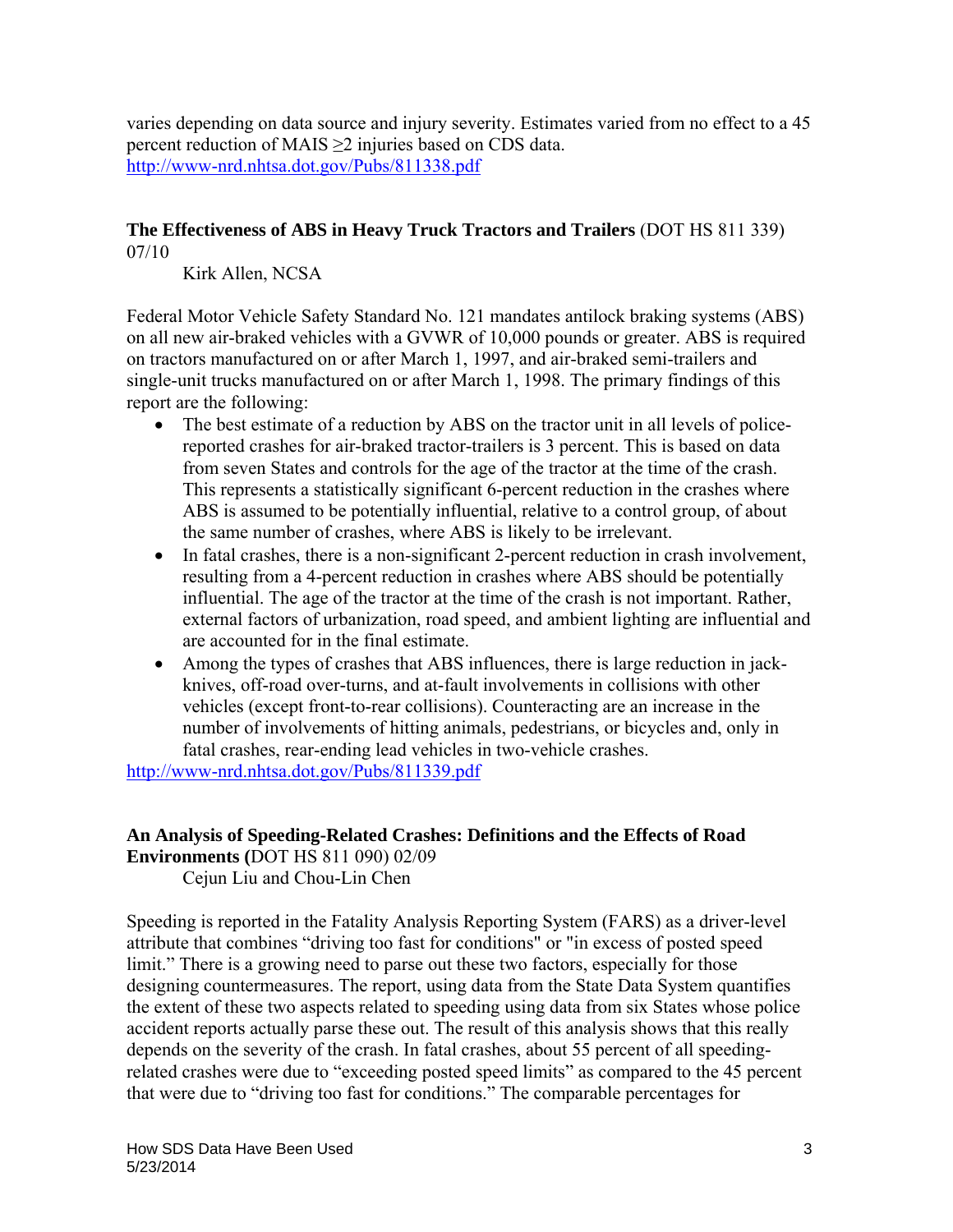speeding-related injury crashes were 26 percent versus 74 percent and those for PDO (property-damage-only) crashes were 18 percent versus 82 percent. The second aspect examined in this study is how these crashes, which related to the factors "driving too fast for conditions" or "exceeding posted speed limit," were affected by roadway environments. It shows that the speeding-related crashes that were due to "driving too fast for conditions" were more likely to have occurred on roads with higher speed limits (50+ mph) as compared to other crashes. Roadway environments analyzed also include: roadway surface conditions, roadway alignment, and intersection/intersection-related roadway segment. http://www-nrd.nhtsa.dot.gov/Pubs/811090.PDF

# **Incidence of Pedestrian and Bicyclist Crashes by Hybrid Electric Passenger Vehicles**

**Technical Report** (DOT HS 811 204) 9/09 Refaat Hanna, NCSA

This study examines the incidence rates of pedestrian and bicyclist crashes that involved hybrid electric vehicles (HEV) and to compare the results to internal combustion engine (ICE) vehicles under similar circumstances. State crash files from NHTSA's State Data System were used to measure the incidence rates of pedestrian and bicyclist crashes by HEVs and to compare the incidence rate with their peer ICE vehicles. The purpose of the study is to compare the crash experience of two different types of vehicles; it is not to make national estimates of problem size. This study found that pedestrian and bicyclist crashes involving both HEVs and ICE vehicles commonly occurred on roadways, in zones with low speed limits, during daytime and in clear weather, with higher incidence rates for HEVs when compared to ICE vehicles. Incidence rate of pedestrian crashes in scenarios when vehicles make a turn was significantly higher for HEVs when compared to ICE vehicles. There was no statistically significant difference in incidence rate of pedestrian crashes involving HEVs when compared to ICE vehicles when both type of vehicles were going straight.

http://www-nrd.nhtsa.dot.gov/Pubs/811204.PDF

# **The Effectiveness of Amber Rear Turn Signals for Reducing Rear Impacts** (DOT HS 811 115), 4/09

Kirk Allen; Ph.D.; NCSA

Federal Motor Vehicle Safety Standards mandate that rear turn signals be either amber or red in color. Analysis of NHTSA's State Data System was conducted on 26 make-models of passenger vehicles that switched rear turn signal color during model years 1981 to 2005. The primary conclusion is that amber rear turn signals are 5.3% more effective than red rear turn signals at preventing involvement in crashes where a careful driver would typically use the turn signals. The result is shown to be statistically significant and consistent with other published analyses on the influence of rear turn signal color. http://www-nrd.nhtsa.dot.gov/Pubs/811115.PDF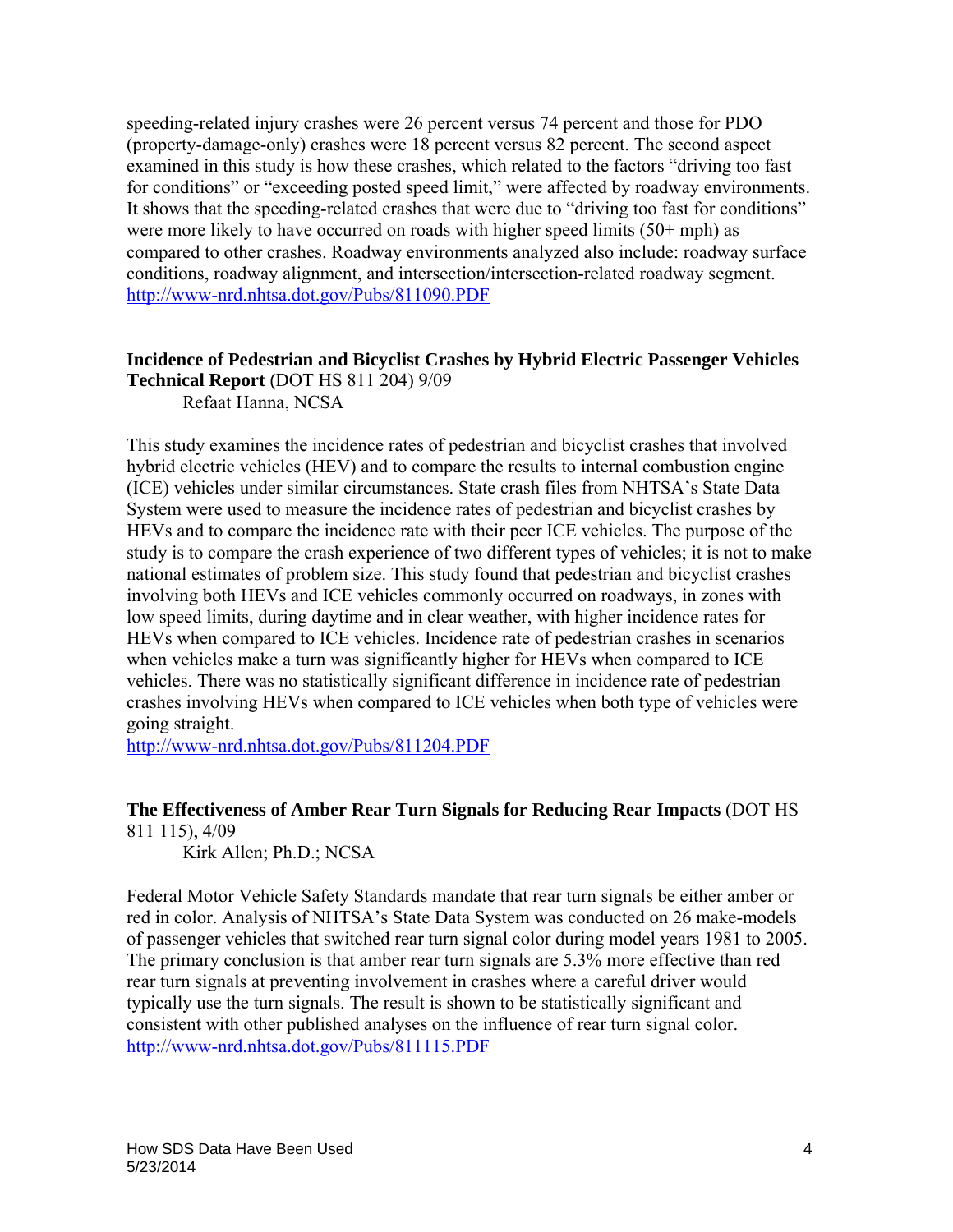# **Fatalities and Injuries in Motor Vehicle Backing Crashes. Report to Congress** (DOT

HS 811 144) 11/08

Rory Austin

The U.S. Congress required the Secretary of Transportation to examine fatalities and injuries in backing crashes in Public Law Number 109-59, Safe, Accountable, Flexible, Efficient Transportation Equity Act: A Legacy for Users (SAFETEA-LU) Section 2012 and to transmit a report about such crashes by January 1, 2009. A backover is a crash which occurs when a driver reverses into and injures or kills a nonoccupant such as a pedestrian or a bicyclist. Backovers can occur either on a public roadway or not on a public roadway, i.e., in a driveway or in a parking lot. The former are called traffic backovers and the latter nontraffic backovers. There are also "other backing crashes" that are not backovers, i.e., they do not involve a pedestrian or other nonoccupant, that occur when, for example, a driver backs into a tree or pole or when a driver backs out of a driveway or parking space and is struck by another vehicle. Together, backover crashes and other backing crashes are referred to as backing crashes.

The National Highway Traffic Safety Administration's (NHTSA) existing Fatality Analysis Reporting System (FARS) and National Automotive Sampling System - General Estimates System (NASS-GES) already provide information regarding backing crashes that occur on public trafficways. However, data regarding nontraffic backovers (and other backing crashes), those which occur on private roads, driveways, and parking lots, have not routinely been collected by NHTSA. In response to SAFETEA-LU Sections 2012 and 10305 and Section 2(f) of the Cameron Gulbransen Kids Transportation Safety Act of 2007, NHTSA developed the Not in Traffic Surveillance (NiTS) system to collect information about all nontraffic crashes, including nontraffic backover crashes. Combining the 221 NiTS backover fatalities with the annual average of 71 FARS backover fatalities produces an estimate of 292 total annual backover fatalities. The estimate of 292 annual backover fatalities is larger than the estimated 183 fatalities stated in the November 2006 Report to Congress *Vehicle Backover Avoidance Technology Study*, but NHTSA believes that the new estimate reflects a refinement in the methodology rather than a substantial change in the problem size. The estimated 14,000 NiTS backover injuries when combined with the 4,000 NASS-GES backover injuries produces an estimate of 18,000 total annual backover injuries.

Most backover fatalities and injuries involve passenger vehicles. Among cases where the type of the striking vehicle is known, 78 percent of the backover fatalities and 95 percent of the backover injuries involved passenger vehicles. While people of all ages are victims of backovers, this report confirmed that children under 5 years old and adults 70 and older have an elevated risk of being backover victims compared to the rest of the population. Backover fatalities happen in a variety of areas with the most common area being the driveway, closely followed by other residential areas, public roadways, and nonresidential parking lots. Backover injuries tend to happen more frequently in nonresidential parking lots than other areas. (Pg: 8 - For benchmarking the total number of crash injuries, both traffic and nontraffic, NHTSA turned to its State Data System…) http://www-nrd.nhtsa.dot.gov/Pubs/811144.PDF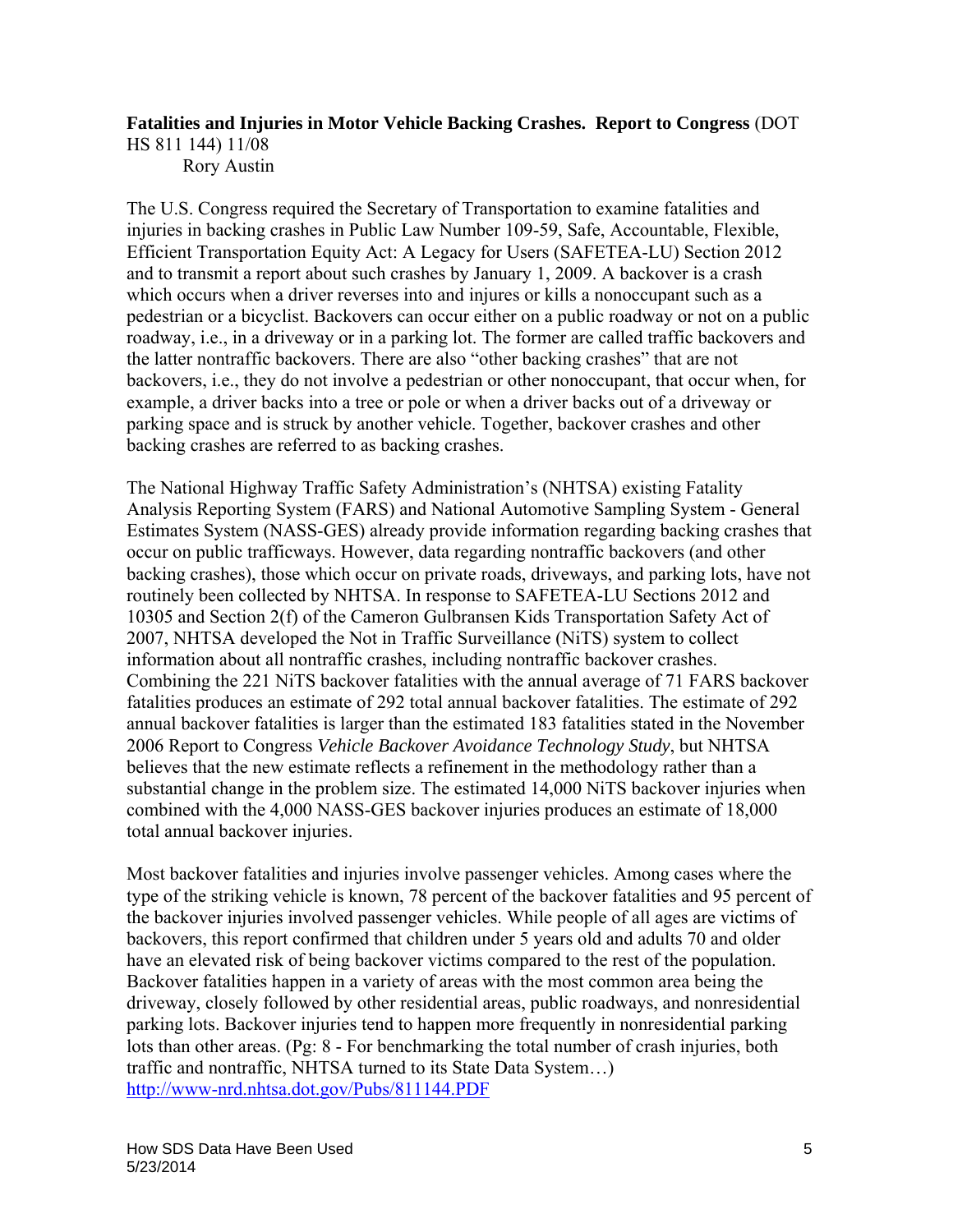#### **Trends in Non-Fatal Traffic Injuries: 1996–2005** (DOT HS 810 944), 05/08 Marc Starnes

An analysis of three major databases of the National Highway Traffic Safety Administration (NHTSA) shows that from 1996 through 2005, the annual number of "incapacitating" injuries due to motor vehicle crashes decreased by 25 to 28 percent. Incapacitating is a category of injury severity that represents the most severe non-fatal injuries. An incapacitating injury is a nonfatal injury that prevents the injured person from walking, driving, or normally continuing the activities the person was capable of performing before the injury occurred. This report utilizes three databases from NHTSA's National Center for Statistics and Analysis (NCSA). The databases are used separately to analyze trends in non-fatal motor vehicle injuries. Data was individually examined from the Fatality Analysis Reporting System (FARS) from 1996 through 2005, the National Automotive Sampling System General Estimates System (GES) from 1996 through 2005, and 25 States in the State Data System (SDS) from 1996 through 2004. A significant reduction was seen in the overall non-fatal injury counts in each of the FARS, GES, and SDS databases. The GES and SDS annual injury counts dropped by 23 percent and 9 percent respectively, while an 11-percent drop in non-fatal injuries was seen in the FARS database of fatal crashes. The largest percentage decline in the FARS database (25%), GES database (28%), and SDS database (25%) occurred among the most severe injuries, referred to as incapacitating injuries. The rate of non-fatal injuries per crash also declined in each of the three databases. These reductions in non-fatal injuries seen in FARS, GES, and SDS have taken place despite a 20-percent increase in vehicle miles traveled. Concurrent with these declines in non-fatal injuries, the number of FARS fatalities rose by 3 percent. The decline in injuries noted in this report is correlated to the many improvements in vehicle safety and driver and passenger behavior that have taken place in the last decade. These improvements include, but are not limited to: an increased use of seat belts and child safety seats, reductions in drunk driving, as well as an expansion throughout the vehicle fleet of air bags and electronic stability control. http://www-nrd.nhtsa.dot.gov/Pubs/810944.PDF

#### **Statistical Analysis of the Effectiveness of Electronic Stability Control (ESC) Systems – Final Report** (DOT HS 810 794), 7/07

Jennifer N. Dang; Office of Planning, Evaluation, & Budget

NHTSA's State Data System was used to evaluate the effectiveness of Electronic Stability Control (ESC) systems in reducing various types of crash involvements. SDS allowed examination of crash data from 1997 to 2003 using vehicle identification number information to compare specific make/models of passenger cars and SUVs with ESC versus earlier versions of the same make/models. The results showed statistically significant reductions in run-off-road crashes, rollover crashes, single-vehicle crashes, culpable involvements in police-reported multi-vehicle, and all police-reported crashes for vehicles equipped with an ESC system.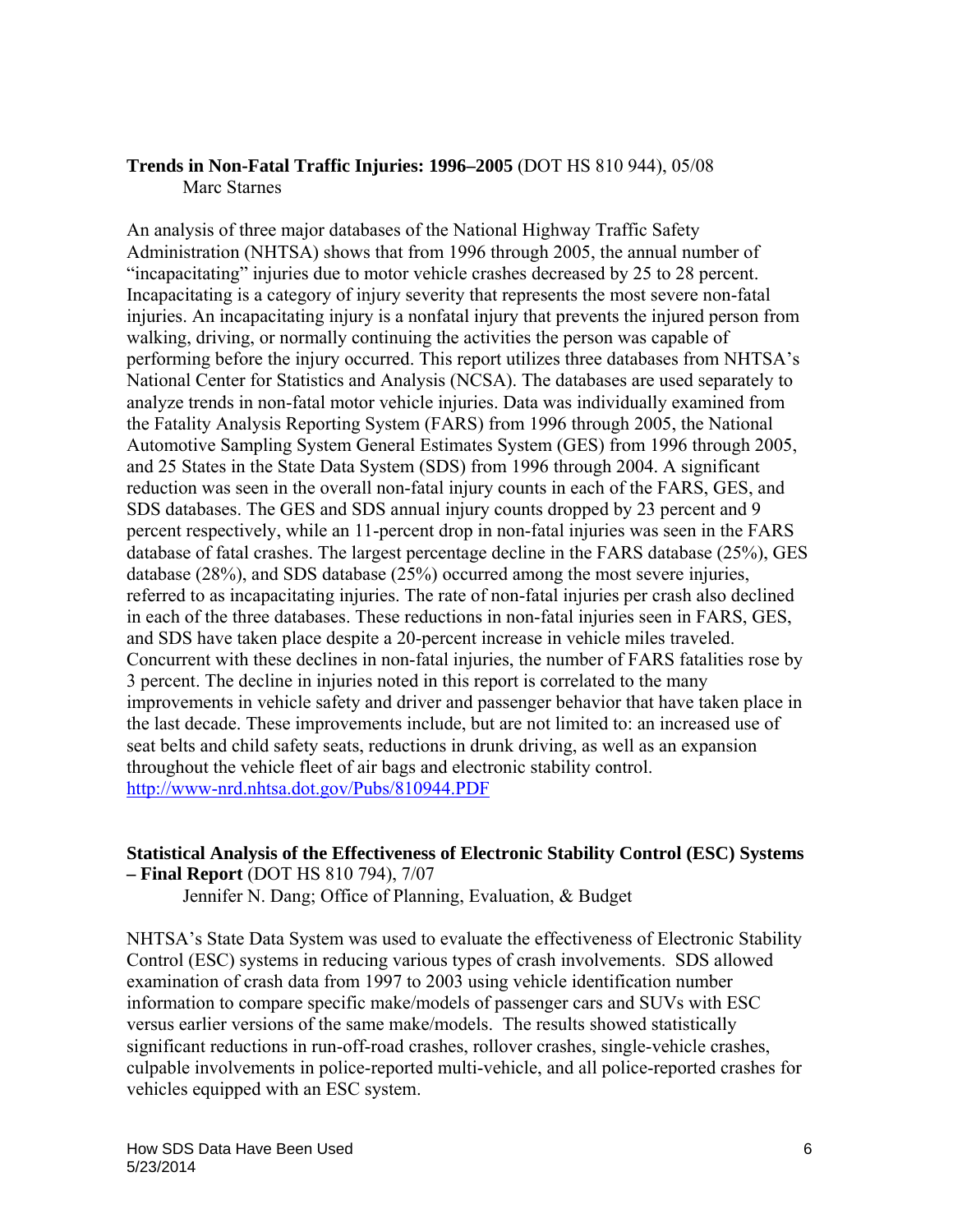http://www.nhtsa.dot.gov/staticfiles/DOT/NHTSA/NCSA/Regulatory%20Evaluation/static %20-%20PDF%20file/DOT%20HS%20810%20794.pdf

**Vehicle Aggressiveness in Real World Crashes** (in Proceedings 19<sup>th</sup> Technical Conference on the Enhanced Safety of Vehicles DOT HS 809 825), 6/05 Rory A. Austin; Office of Vehicle Safety Planning and Analysis

NHTSA identified vehicle compatibility as one of its five priorities. One important component of vehicle compatibility in head-on and side impact crashes is vehicle aggressiveness. Aggressivity of a vehicle is defined as the fatality or injury risk for occupants of other vehicles with which it collides. More aggressive vehicles are more likely to produce serious injuries to occupants of the vehicles with which they collide than less aggressive vehicles. Vehicle aggressiveness was determined using five years of police reported crashes from seven states in NHTSA's State Data System (SDS). The results demonstrated the relationship between a vehicle's aggressiveness and its body style, mass, and other physical characteristics. For the most part, the results confirm the importance of physical characteristics for understanding vehicle aggressiveness measured from police reported crashes.

http://www-nrd.nhtsa.dot.gov/pdf/nrd-01/esv/esv19/05-0248-O.pdf

#### **Preliminary Results Analyzing the Effectiveness of Electronic Stability Control (ESC) Systems** (DOT HS 809 790), 9/04

Jennifer N. Dang; Office of Planning, Evaluation, & Budget

NHTSA's State Data System was used to evaluate the effectiveness of Electronic Stability Control (ESC) systems in reducing single vehicle crashes in various domestic and imported cars and SUVs. SDS allowed examination of crash data from 1997 to 2002 using vehicle identification number information to compare specific make/models of passenger cars and SUVs with ESC versus earlier versions of the same make/models. The preliminary results showed statistically significant reductions in single vehicle crashes in certain passenger cars and SUVs equipped with an ESC system.

http://www.nhtsa.dot.gov/cars/rules/regrev/evaluate/809790\_files/809790.pdf

# **Analysis of the Rollover Propensity of Fifteen-Passenger Vans** (DOT HS 809 735), 5/04 Rajesh Subramanian; NCSA

NHTSA's State Data System was used to assess the rollover propensity of 15-Passenger Vans with increasing occupancy. SDS allowed examination of propensity metrics of 15 passenger vans with other types of passenger vehicles such as cars, SUVs, Pickup Trucks and Minivans. The results showed that the disparity in the risk of rollover between full occupancy and nominal occupancy (driver only) was most pronounced for 15-Passenger Vans as compared to other passenger vehicles.

http://www-nrd.nhtsa.dot.gov/pdf/nrd-30/NCSA/Rpts/2004/809735.pdf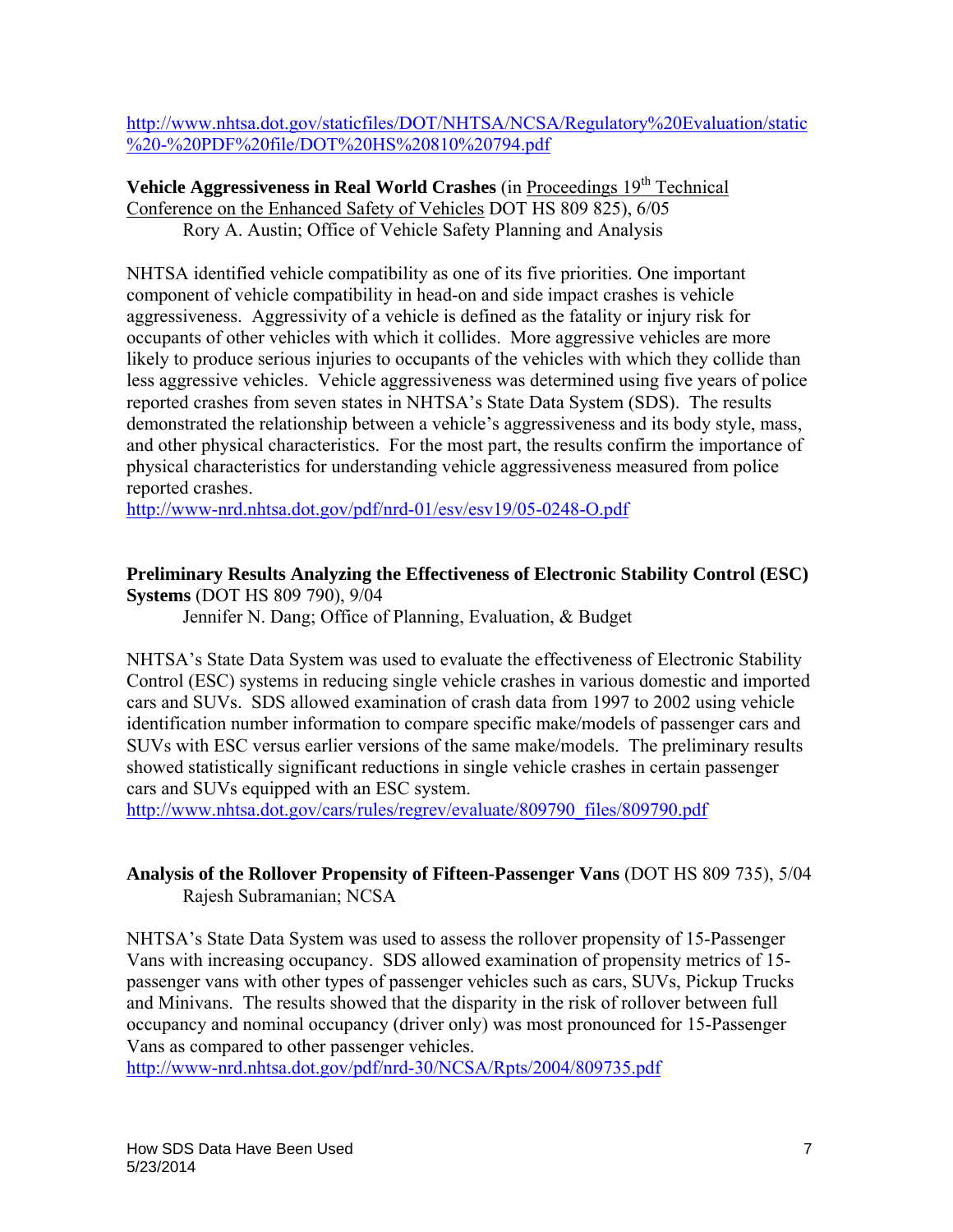# **Assessing the Influence of Child Safety Campaigns** (DOT HS 809 698), 11/03

John Kindelberger and Marc Starnes; NCSA

NHTSA's State Data System was used to examine the success of child safety campaigns designed to encourage drivers to seat children age 12 and under in the back seat. SDS enabled examination of child-positioning patterns over the years in airbag and non-airbag vehicles. The results showed children moving from the front seat to the back seat, particularly in airbag vehicles, over the years. This outcome was a validation of the influence of child safety campaigns instituted in the mid-nineties. http://www-nrd.nhtsa.dot.gov/pdf/nrd-30/NCSA/RNotes/2003/809-698.pdf

#### **New Car Assessment Program; Rollover Resistance** (RIN 2127-AI81), 10/03 Patrick Boyd and Dr. Riley Garrott; NHTSA Office of Rulemaking

This document modified NHTSA's rollover resistance ratings in its New Car Assessment Program (NCAP) to include dynamic rollover tests after considering comments to NHTSA's previous document. The NCAP rollover resistance ratings in the 2004 model year were determined using the system established by this document, and that system was developed in part through analysis of SDS data.

http://www.nhtsa.dot.gov/cars/rules/rulings/RollFinal/index.html

# **Vehicle Weight, Fatality Risk and Crash Compatibility of Model Year 1991-99 Passenger Cars and Light Trucks** (DOT HS 809 662), 10/03

Charles J. Kahane, Ph.D.; NHTSA Office of Planning, Evaluation & Budget

SDS data from eight states in combination with other data were used to analyze the crash compatibility of cars and light trucks/vans. This database enabled comparison of fatality rates per billion vehicle miles of light cars, heavy cars, pickup trucks, SUVs and vans. http://www.nhtsa.dot.gov/cars/rules/regrev/evaluate/pdf/809662.pdf

# **Evaluation of Rear Window Defrosting and Defogging Systems** (DOT 809 724), 3/03 Christina Morgan; NHTSA Office of Planning, Evaluation & Budget

SDS files were used to examine whether there were proportionately fewer backing-up and changing-lane crashes involving cars with rear-window defoggers than crashes involving cars without rear-window defoggers. The main analyses found that rear window defoggers have no effect on changing-lane and backing-up crashes in conditions when they are most likely used (when raining or snowing, during early morning, or during winter). http://www.nhtsa.dot.gov/cars/rules/regrev/evaluate/rearwindow-report/Index.html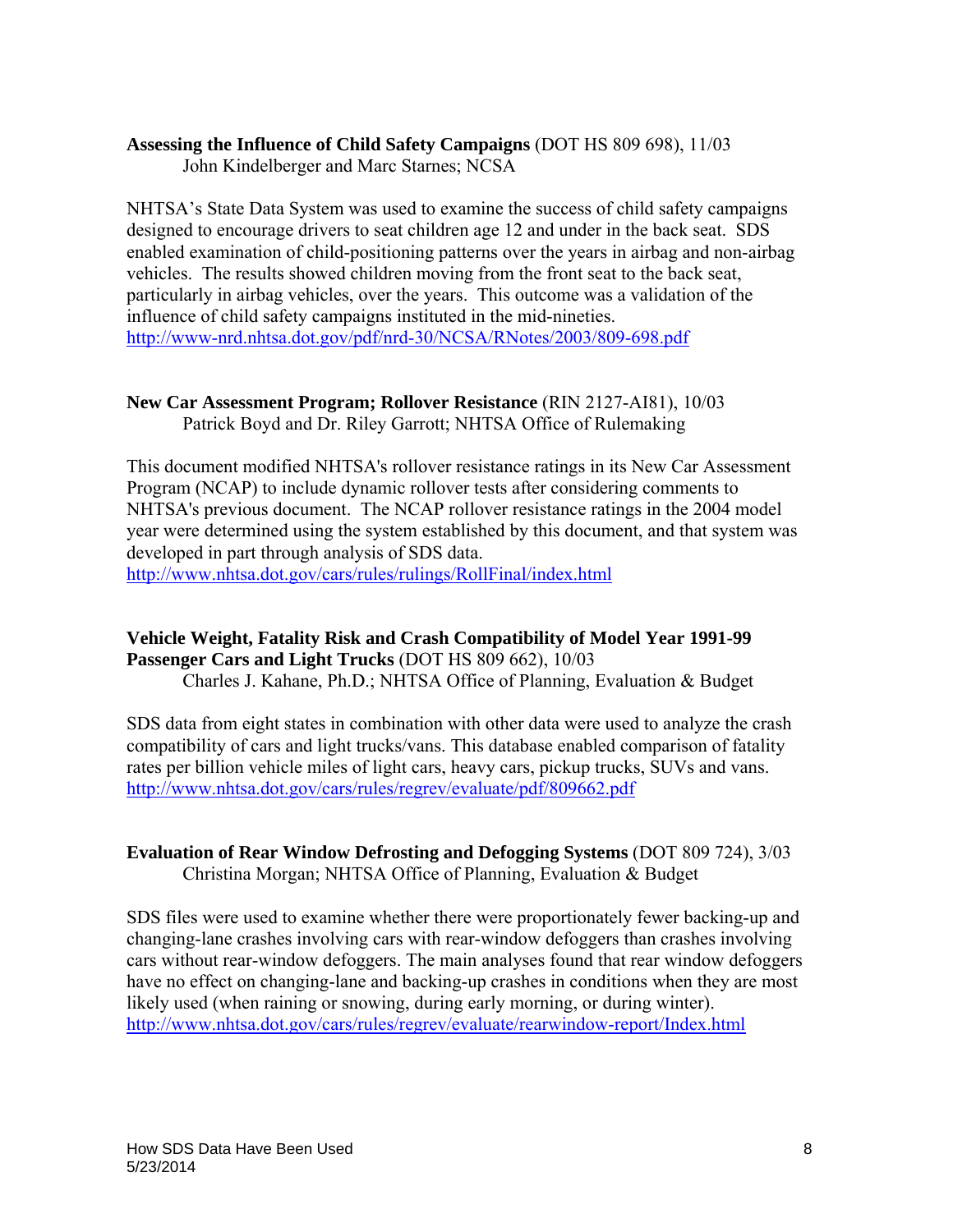#### **The Rollover Propensity of Fifteen-Passenger Vans** (DOT 01-030), 04/01

W. Riley Garrott, Barbara Rhea, Rajesh Subramanian, Gary J. Heydinger

This study is composed of three parts: a review of crash data to look at the record of fifteen-passenger vans; measurement of the Static Stability Factors (SSF) of a fifteenpassenger van, a seven-passenger van, and a minivan; and a simulation analysis of the handling characteristics of an unloaded and loaded fifteen-passenger van. http://www-nrd.nhtsa.dot.gov/Pubs/01-030.PDF

#### **Analysis of the Crash Experiences of Vehicles Equipped with Antilock Braking Systems – An Update** (DOT HS 808 758), 08/98

Hertz, Ellen, Ph. D.; Hilton, Judith, and Johnson, Delmas Maxwell

Data from NHTSA's Fatality Analysis Reporting System (FARS) and State Data System (SDS) were used to analyze the crash experience of ABS-equipped and non-ABS-equipped vehicles for passenger cars (PCs) and light trucks and vans (LTVs). This study updates the results of work published by NHTSA in 1995 using FARS data for 1995 -1996 and SDS data for Florida, Maryland, Missouri, and Pennsylvania for 1995 - 1996. These states were chosen for the study as each, for the period shown, recorded the vehicle identification number (VIN), which is used to determine if specific makes/models of vehicles are equipped with ABS. As with the earlier work, separate analyses were conducted for PCs and LTVs, for each type of ABS system (rear and all wheel), for each of several crash types and each type of road surface (favorable and unfavorable). This analysis also crashed considered crashes involving pedestrians in addition to the four crash types studied earlier. The findings for PCs study also presents a summary from a review of the literature on the crash experience of DRL-equipped are similar to the earlier results, i.e., a significant reduction in avoiding non-fatal frontal crashes was found. Side impacts and run-off-road crashes on unfavorable surfaces, however, were no longer predicted to increase for PCs. In addition, decreases were found for crashes involving PCs and pedestrians. For all wheel LTVs, increases in fatal rollover and side impact crashes were found. For rear-wheel LTVs, an increase was not found for frontal crashes, as was shown in the previous study. http://www-nrd.nhtsa.dot.gov/Pubs/808-758.PDF

# **The Effect of Decreases in Vehicle Weight on Injury Crash Rates** (DOT 808-575), 01/97

This study was conducted as a part of the effort by the National Highway Traffic Safety Administration (NHTSA) to study the effect of changes in vehicle size on the crashes, injuries, and fatalities of passenger car and light truck occupants. This study focuses on the effect on fatal and incapacitating injuries resulting from a reduction of one hundred pounds in vehicle weight.

http://www-nrd.nhtsa.dot.gov/Pubs/808-575.pdf